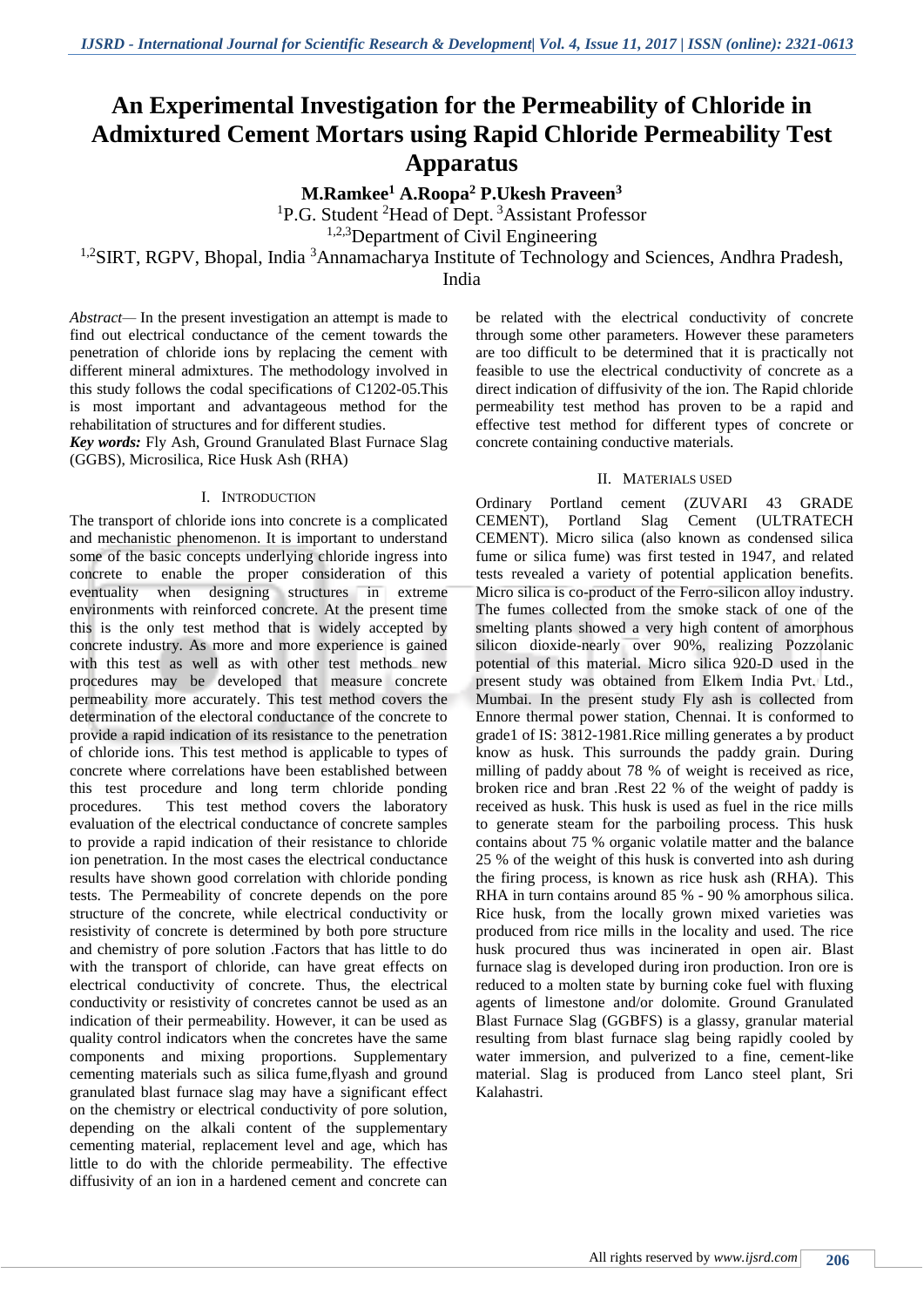## III. EXPERIMENTAL PROGRAMME

First of all cylinders of 1:3 mix is prepared with the dimensions of 10.2cm in diameter and 20cm height. The casted cylinders should be set for proper curing.

- After completion of curing the sample should be cut into 5.1cm thickness.
- The prepared samples should be kept in mould of RCPT apparatus.
- Silicone sealant should be applied to the walls of the sample to avoid leakage.
- The moulds should be filled with the NAOH solution (+ve) and NACL solution (-ve).
- A Potential difference of 60V should be maintained.
- Readings should be noted for every 30min up to 6hrs.
- The obtained readings should be substituted in the formula below:
- I cumulative=I0+((I30+I60+I90+I120+I150+ I180+ I210+I240+I270+I300+I330)x2)+I360

IAVERAGE=900 X ICUMULATIVE,

Where I=Current Reading In mille amperes

The obtained values should be compared with the table below and the result is determined.

| Charge Passed in Coloumbs | Chloride Ion Penetrability |
|---------------------------|----------------------------|
| >4000                     | <b>HIGH</b>                |
| 2000-4000                 | <b>MODERATE</b>            |
| 1000-2000                 | LOW                        |
| 100-1000                  | <b>VERY LOW</b>            |
| <100                      | <b>NEGLIGIBLE</b>          |

Table 1: Comparison of values from the Results



| S1.<br>N <sub>0</sub> | Cement + Admixture           | Penetrability<br>of Chloride |
|-----------------------|------------------------------|------------------------------|
|                       | <b>OPC</b>                   | Moderate                     |
| $\mathfrak{D}$        | $OPC + 10%$<br>Micro Silica  | Moderate                     |
| 3                     | $OPC + 10%$<br><b>FLYASH</b> | Low                          |
|                       | $OPC + 10\% RHA$             | Low                          |
| ς                     | $OPC + 10\%$ GGBFS           | Low                          |

Table 2: Determination of Penetrability of Chloride in Ordinary Portland cement





| S1.<br>N <sub>o</sub> | $Cement + Admixture$               | Penetrability<br>of Chloride |
|-----------------------|------------------------------------|------------------------------|
|                       | <b>PSC</b>                         | Low                          |
| 2                     | $PSC + 10%$<br><b>MICRO SILICA</b> | Low                          |
| 3                     | $PSC + 10\%$ FLYASH                | Moderate                     |
| 4                     | $PSC + 10\% RHA$                   | Moderate                     |
| 5                     | $PSC + 10\%$ GGBFS                 | Low                          |
|                       |                                    |                              |

Table 3: Determination of Penetrability of Chloride in Portland Slag Cement

#### V. CONCLUSIONS

From the above discussions it is noticed that resistance offered to the penetration of chloride ions is more in case of Ordinary Portland Cement when compared to that of Portland Slag Cement. However the efficiency is increased when it is mixed with the mineral admixtures such as Micro Silica, Rice Husk Ash, Ground Granulated Blast Furnace Slag and Fly Ash.

The numerical results (total charge passed, in coulombs) from this test method must be used with caution, especially in applications such as quality control and acceptance testing. Care should be taken in interpreting results of this test when it is used on surface treated concretes, for example concretes treated with penetrating sealers. The results from this test on some such concretes indicate low resistance to chloride ion penetration, while 90 day chloride ponding tests on companion slabs show a higher resistance.

This test method can produce misleading results when calcium nitrite has been admixed into a concrete. The results from this test on some such concretes indicate higher coulomb values, that is, lower resistance to chloride ion penetration, than from tests on identical concrete mixtures (controls) without calcium nitrite. However long term chloride ponding tests indicate the concretes with calcium nitrite were at least as resistant to chloride ion penetration as the control mixtures.

Since the test results are a function of the electrical resistance of the specimen, the presence of reinforcing steel or other embedded electrically conductive materials may have a significant effect .The test is not valid for specimens containing reinforcing steel positioned longitudinally that is, providing a continuous electrical path between the two ends of the specimen.